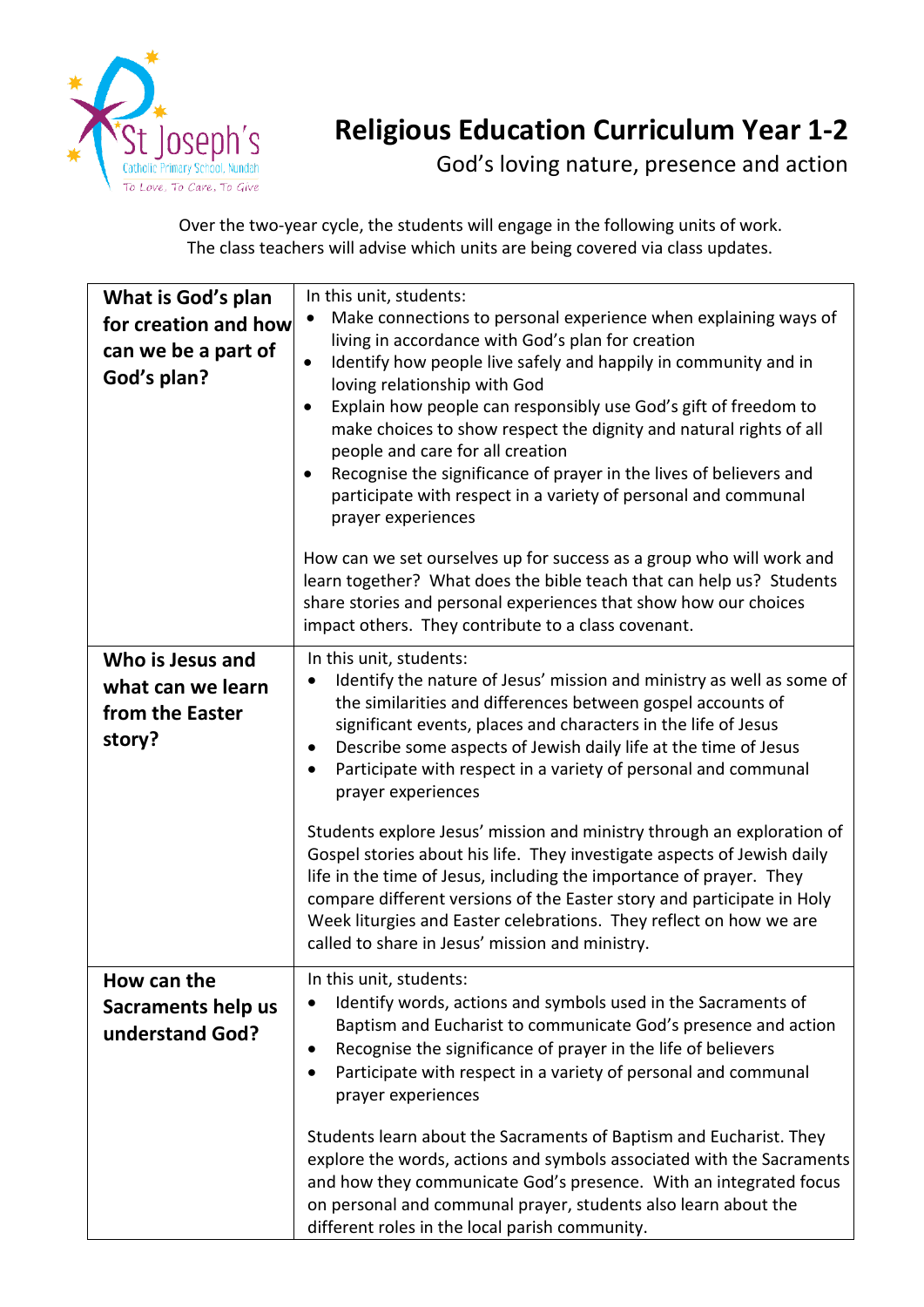| What do the<br>stories of the Old<br><b>Testament tell us</b><br>about God? | In this unit, students:<br>Relate stories from some Old Testament texts that describe God's<br>presence in the lives of individuals and communities.<br>Participate with respect in a variety of personal and communal<br>prayer experiences<br>Students explore the wisdom of some Old Testament stories and make<br>connections between important messages about God's presence in<br>people's lives in these stories and their own experiences. They are<br>challenged to consider how God is present in themselves, in others and<br>in all of creation.                                                                                                                                                                                                                                                                                                                                                                                                                                               |
|-----------------------------------------------------------------------------|------------------------------------------------------------------------------------------------------------------------------------------------------------------------------------------------------------------------------------------------------------------------------------------------------------------------------------------------------------------------------------------------------------------------------------------------------------------------------------------------------------------------------------------------------------------------------------------------------------------------------------------------------------------------------------------------------------------------------------------------------------------------------------------------------------------------------------------------------------------------------------------------------------------------------------------------------------------------------------------------------------|
| How do we<br>remember Mary?                                                 | In this unit, students:<br>Recognise ways in which believers past and present honour Mary,<br>the Mother of Jesus, including praying the Hail Mary.<br>Identify some similarities and differences between Gospel accounts<br>٠<br>of significant events, places and characters in the life of Jesus.<br>Participate with respect in a variety of personal and communal<br>$\bullet$<br>prayer experiences, including the Hail Mary<br>Students explore the importance of Mary as the mother of Jesus. They<br>investigate ways in which Catholics honour Mary (e.g. through prayer,<br>images and music). Through the exploration of the Hail Mary prayer<br>and Advent, students learn more about the story of Jesus and his<br>mother.                                                                                                                                                                                                                                                                   |
| How can we<br>create a world of<br>love and peace?                          | In this unit, students:<br>Analyse some teachings and actions of Jesus as depicted in New<br>Testament texts, that reveal aspects of God's nature<br>Recognise the sacredness of God and human life<br>Draw on their own experiences to suggest ways to pursue peace<br>and justice out of respect for human life<br>Recognise choices that harm an individual's relationship with God<br>and with others<br>Make connections between Jesus' healing ministry and the Church<br>community's celebration of the Sacrament of Penance<br>Participate with respect in a variety of prayer experiences, including<br>meditative prayer and prayers of forgiveness<br>Why should I forgive? Students recognise God as loving and forgiving;<br>identify choices that harm loving relationships; and investigate ways<br>people seek to heal relationships through reconciliation. This will<br>include learning about Catholic Christian traditions of the Sacrament of<br>Penance and prayers for forgiveness. |
| The journey from<br><b>Ash Wednesday</b><br>to Easter                       | In this unit, students:<br>Analyse some New Testament texts to learn more about the Easter<br>story<br>Identify some similarities and differences between Gospel accounts<br>of significant events in the life of Jesus<br>Participate with respect in a variety of prayer experiences and<br>meditative prayer practices                                                                                                                                                                                                                                                                                                                                                                                                                                                                                                                                                                                                                                                                                  |